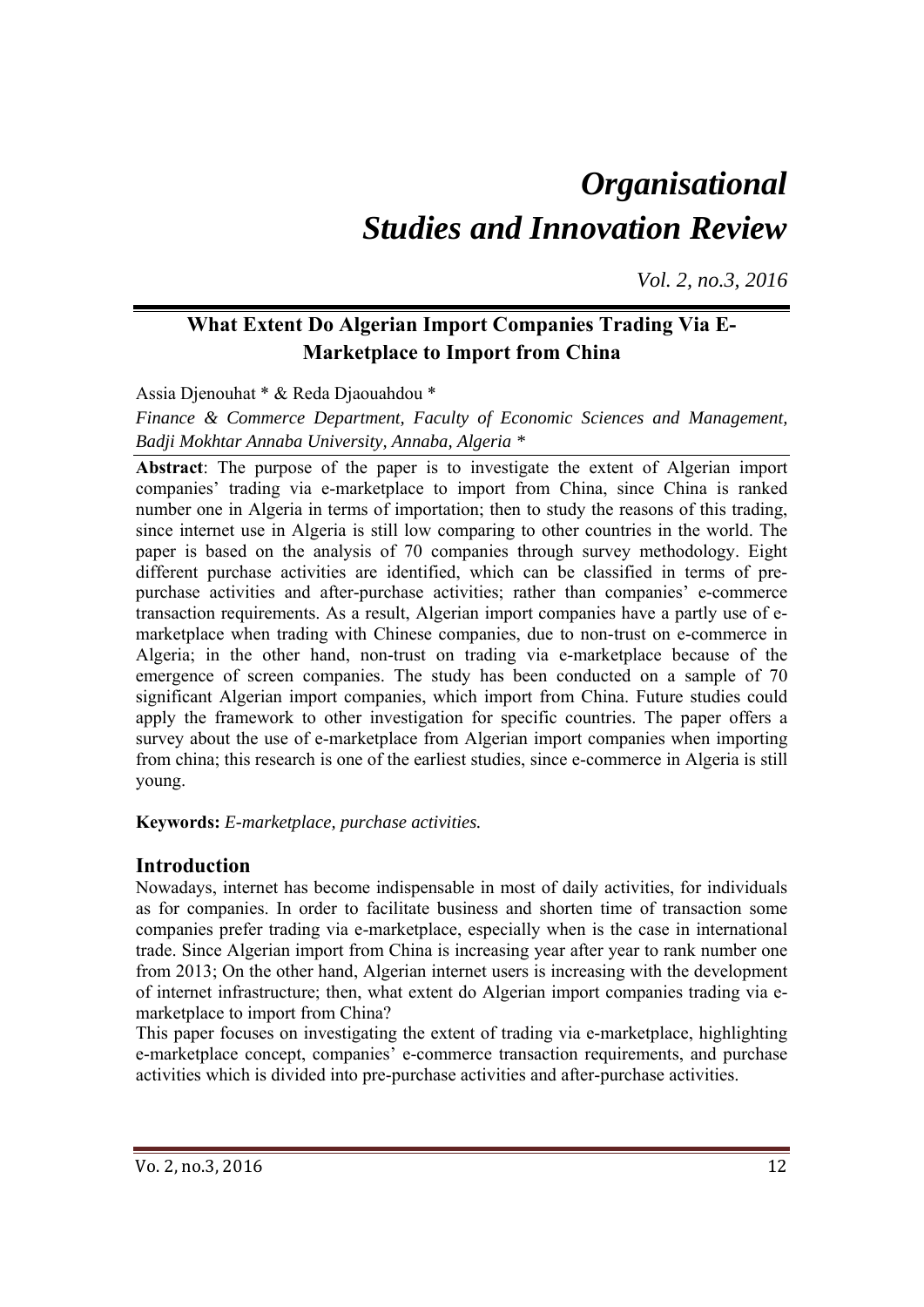Therefore, this article's main goal is to investigate the extent of trading with Chinese companies via e-marketplace by Algerian import companies. In addition, analyse whether these companies respond to e-commerce transaction requirement.

After this introduction, section 2 represents a theory of e-marketplace, purchase activities, and e-commerce transaction requirements.

Section 3 shows the method used to analyse the data collected from a sample of Algerian import companies, by showing sampling design and contribution of the study. Section 4 presents the study results and discussion and the last section brings conclusion and recommendations and future researches.

# **Literature Review**

# **E-Marketplace**

The major place for conducting electronic commerce transactions is the electronic market. According to Turban et al. (2010, p40) "e-marketplace is a virtual marketplace in which sellers and buyers meet and conduct different types of transactions." So, emarketplace is defined as an online market, usually B2B (business to business), in which buyers and sellers exchange goods or services; the three types of e-marketplaces are private, public and consortia.

# *E-marketplace functions*

Bakos (1998, p8) stated that markets have three main functions, the same as that of a physical marketplace; however, computerized systems tend to make markets much more efficient by providing more updated information to buyers and sellers.

These three functions are matching buyers and sellers (determination of products, search, price discovery); facilitating the exchange of information, goods, services, and payments associated with market transactions; and providing an infrastructure (legal, regulatory, discovery), that enables the efficient functioning of the market.

# *B2B business models*

Laudon and Traver (2014, p74) listed the major business models utilized in the B2B arena, divided into net marketplace and private industrial network, as following:

- $\triangleright$  Net marketplace: in which four business models are described. The first one, edistributor which is a single-firm online version of retail and whole sale store; supply maintenance, repair, operation goods; indirect input; its revenue from sales of goods, like Grainger.com and Partstore.com. The second one, eprocurement which is a single firm creating digital markets where sellers and buyers transact for indirect input; its revenue from the fees for market making services; supply chain management, and fulfilment services, like Alibaba and Perfect commerce. The third business model, exchange which independently owned vertical digital marketplace from direct inputs; its revenue from the fees and commissions on transactions, like Oceanconnect and Chemconnect. The last business model in net marketplace, industry consortium in which industry owned vertical digital market open to select suppliers; its revenue from fees and commissions on transactions, like Exostar, Quadrem and Elemica.
- $\triangleright$  Private industrial network: in which two business models are described. The first one, single firm in which company owned network that coordinates supply chain with a limited set of partners; its revenue from the cost absorbed by network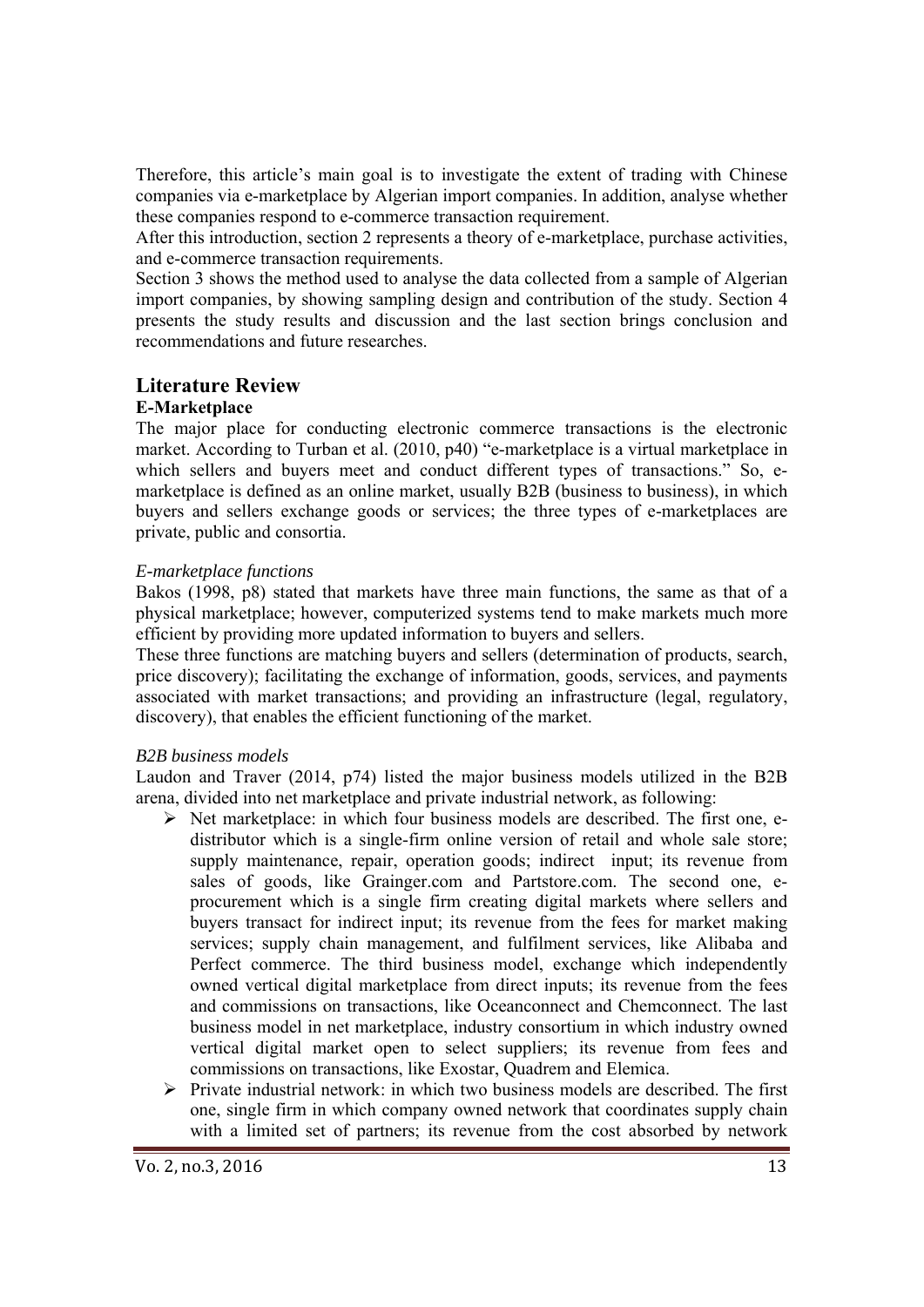owner and recovered through production and distribution efficiencies, like Wal-Mart and Procter & Gamble. The second model, industry-wide in which industry owned network that sets standards, coordinates supply chain and logistics for the industry; its revenue from contributions from industry member firms and recovered through production and distribution efficiencies, fees for transactions and services, like 1SYNC and Agentrics.

# **Purchase Activities**

Improvements to procurement have been attempted for decades, usually by using information technologies. The real opportunity for improvements lies in the use of eprocurement, the electronic acquisition of goods and services for organizations. The general e-procurement process in buyer view represents the purchase activities.Turban (2010, p164) stated the e-procurement process in two parts, pre-purchase activities and after-purchase activities.

### *Pre-purchase activities*

In e-procurement process pre-purchase activities are split into five activities, the first to search for vendors and products by using internet to search e-catalogues, brochures, conventions, and exhibits. The second to research firms for financial stability and credit history, so to know which vendors are qualify to study the possibility of doing business. The third activity is selecting market mechanism by choosing whether select private or public e-marketplace even more auctions exchange or bartering. The fourth activity compare and negotiate, by comparing prices, financing, delivery, and quality in order to select the vendor. The last pre-purchase activity is making purchase arrangement by dealing a contract and arranging payment.

### *After-purchase activities*

After making a purchase arrangement the buyers pass to the three after-purchase activities which are initiating purchase order fill in electronic form or trigger ready order; then arranging pickup or receive shipment where the buyers check shipping documents, billing, and quality of product; and finally making payments where the buyer approve the payment or arrange money transfer.

# **Methodology**

The methodology of this research was a case study that quantitatively and qualitatively the data presented in this paper. The population was comprised of companies that import several products from China. Yin (2014) suggests that the case study structure is appropriate to research question involves conclusions regarding "how" or "why" a set of circumstances exists.

# **Sampling Design**

The author identified 70 companies in Algeria that import several products from China. The studied companies offer many types of products, including clothing and textile, industrial machinery, alimentary products, electrical products, and other types. This study measured frequencies and percentages, as presented in following tables.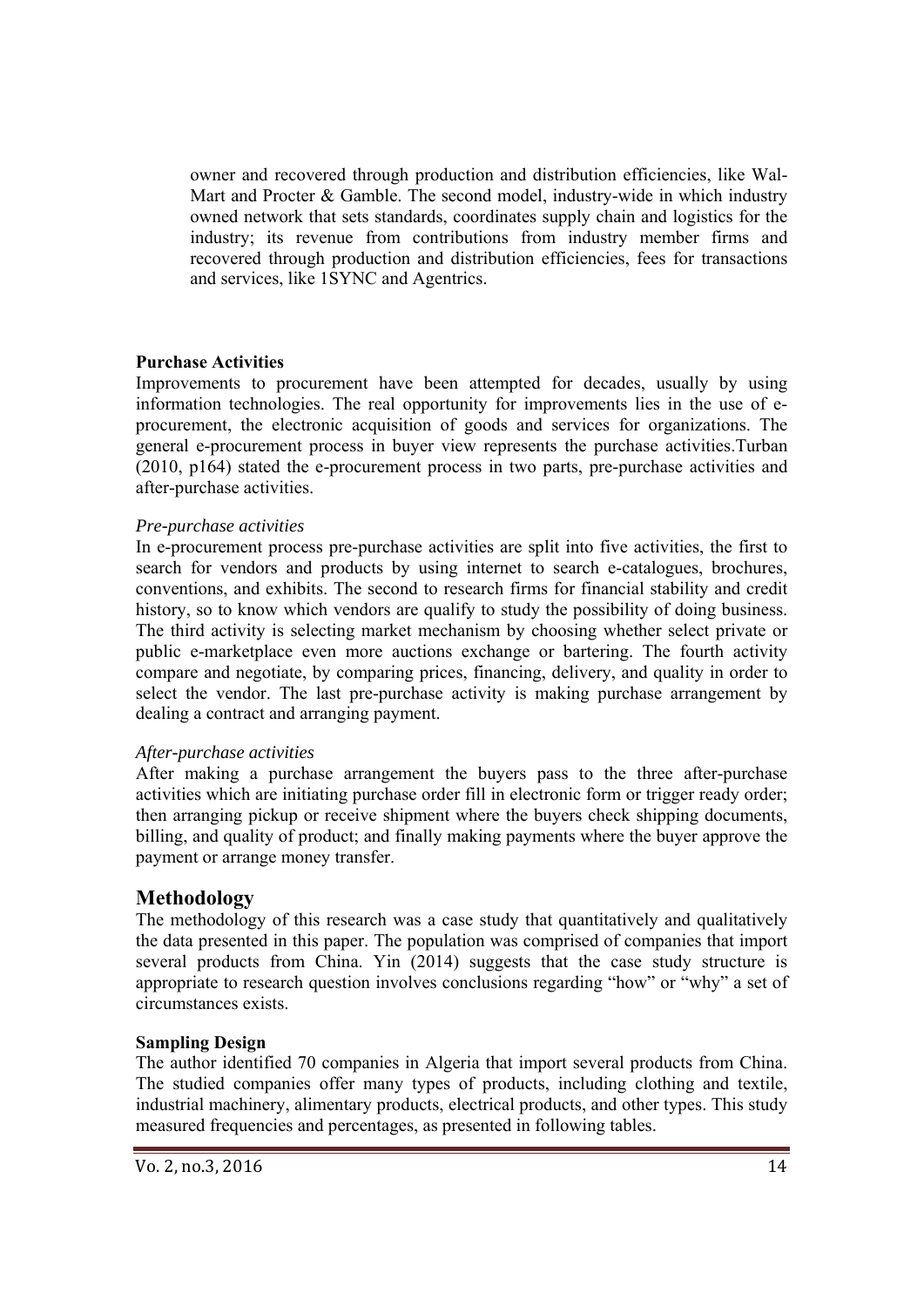The questionnaire survey technique was used to collect primary data; random probability sampling was employed. The author met with the each company in person to deliver a questionnaire. The field study was conducted from March to May 2016. Shmailan (Nov. 2015, pp 21-36) indicated that "sample sizes larger than 30 and less than 500 are appropriate for most research." Thus, 70 companies were selected as the sample size. This study attempted to address research questions, described as follows:

- 1. Do Algerian import companies respond to e-commerce transaction requirements?
- 2. Do Algerian import companies use e-marketplace in all purchase activities to import from China?
- 3. What are the reasons of Algerian import companies in trading via e-marketplace to import from China?

# **Contribution of the study**

The results of this study will be used to help companies better understand e-commerce transaction requirements and e-marketplace purchase activities, in order to improve their trading via e-marketplaces. It will also be used to gain knowledge for companies' owners to increase trust in Chinese companies and encourage trade via e-marketplaces. The findings of the study can also aid academic researchers regarding the further development of e-marketplace purchase activities.

# **Results and Discussion**

# **Companies' description**

This part aims to describe our sample in term of the companies' size and age, and their sector of activity. The three different variables describe the sample capability, experience, and main importation activities' sectors in Algeria.

### *Companies' size*

Most of the sample companies (57.14%) represents medium size, 35.72% are small size companies, where only 7.14% of the sample are large size companies.

### *Companies' age*

The majority of the sample are young founded companies, 42.85% were founded in the few 5 years ago; where 21.43% of them were founded 5 to 10 years ago. The remaining 35.72% represents the oldest companies' sample, which were founded over 10 years ago.

# *Companies' activities sector*

The dominate activity sector of the sample companies is machinery and equipments with 46.43%; then, products designated for production with 25% and non alimentary products with 21.43%. The remaining 7.14% represents the alimentary products sector. As summarized in table 1, (companies' description)

*Table 1: Companies' description* 

 **Variable Percentage**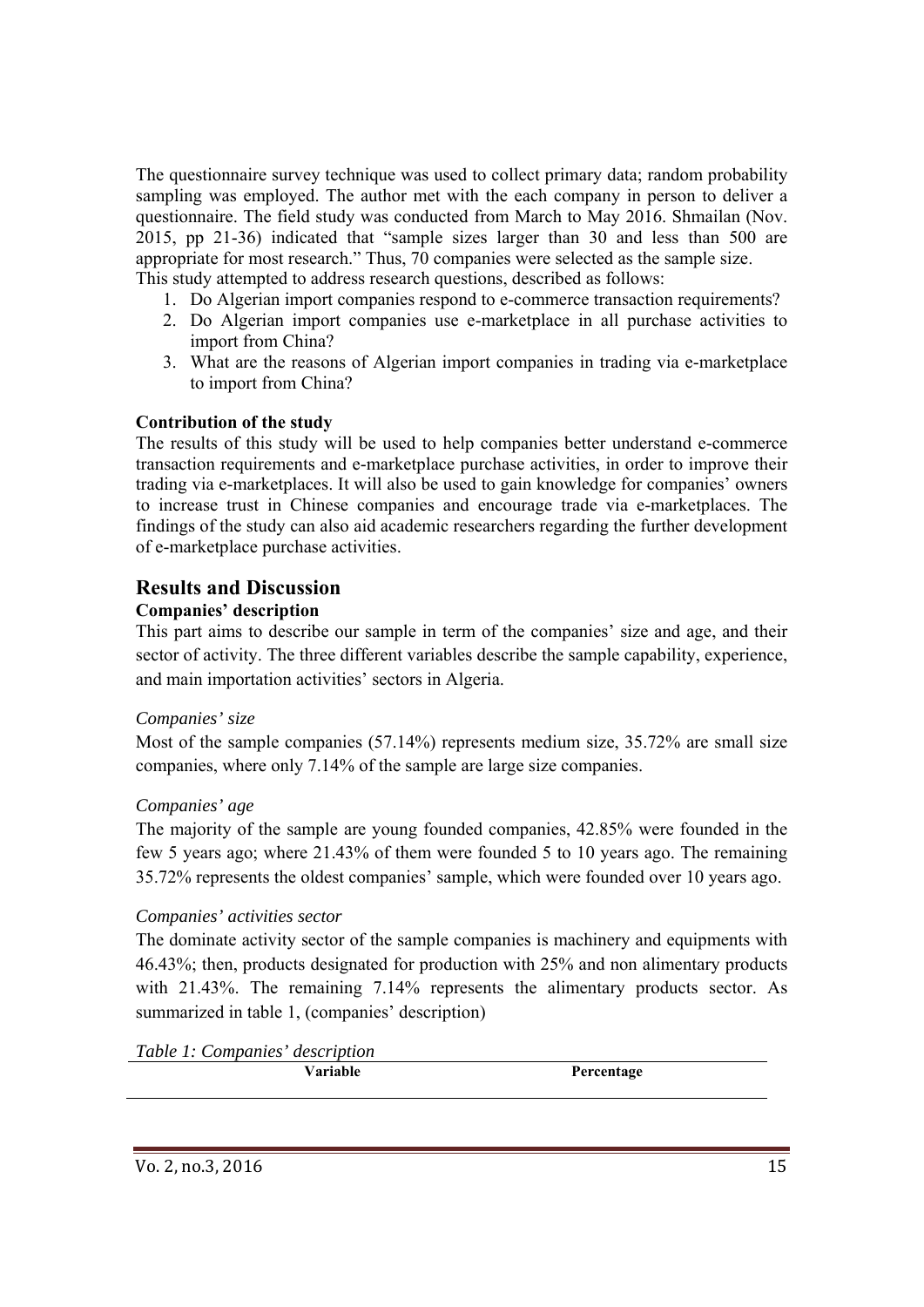| <b>Size</b>                |        |
|----------------------------|--------|
| <b>Small</b>               | 35.72% |
| <b>Medium</b>              | 57.14% |
| Large                      | 7.14%  |
| Age                        |        |
| Less 5                     | 42.85% |
| $5 - 10$                   | 21.43% |
| Over 10                    | 35.72% |
|                            |        |
| <b>Activity sector</b>     |        |
| <b>Alimentary products</b> | 7.14%  |
| <b>Production products</b> | 25.00% |
| Machinery & equipments     | 46.43% |
| Non alimentary products    | 21.43% |
|                            |        |

# **Companies e-commerce transaction requirements**

Depending on the goals of this work, the e-commerce transaction requirements were split into: (i) companies' components, and (ii) companies' partners. The two different requirements measure the sample capability in e-commerce.

### *Companies' components*

According to e-commerce transaction requirements companies should have the three following components: corporate website with e-commerce capability, corporate intranet, and IT (Information Technology)-literate employees.

The majority of the sample companies respond to companies' components requirements. As shows table 2, only the half of sample companies has a corporate website with ecommerce capability. Therefore, the majority with 60.71% of sample companies have corporate intranet; who represent the large size companies and a part of medium companies. Where the majority of the sample companies (71.43%) use information technology with literate employees. So, the sample of Algerian import companies respond to e-commerce in term of companies' components.

*Table 2: Companies' components* 

|         | Variable | Percentage |  |  |
|---------|----------|------------|--|--|
| Website |          |            |  |  |
|         | Yes      | 50.00%     |  |  |
|         | No       | 50.00%     |  |  |
|         |          |            |  |  |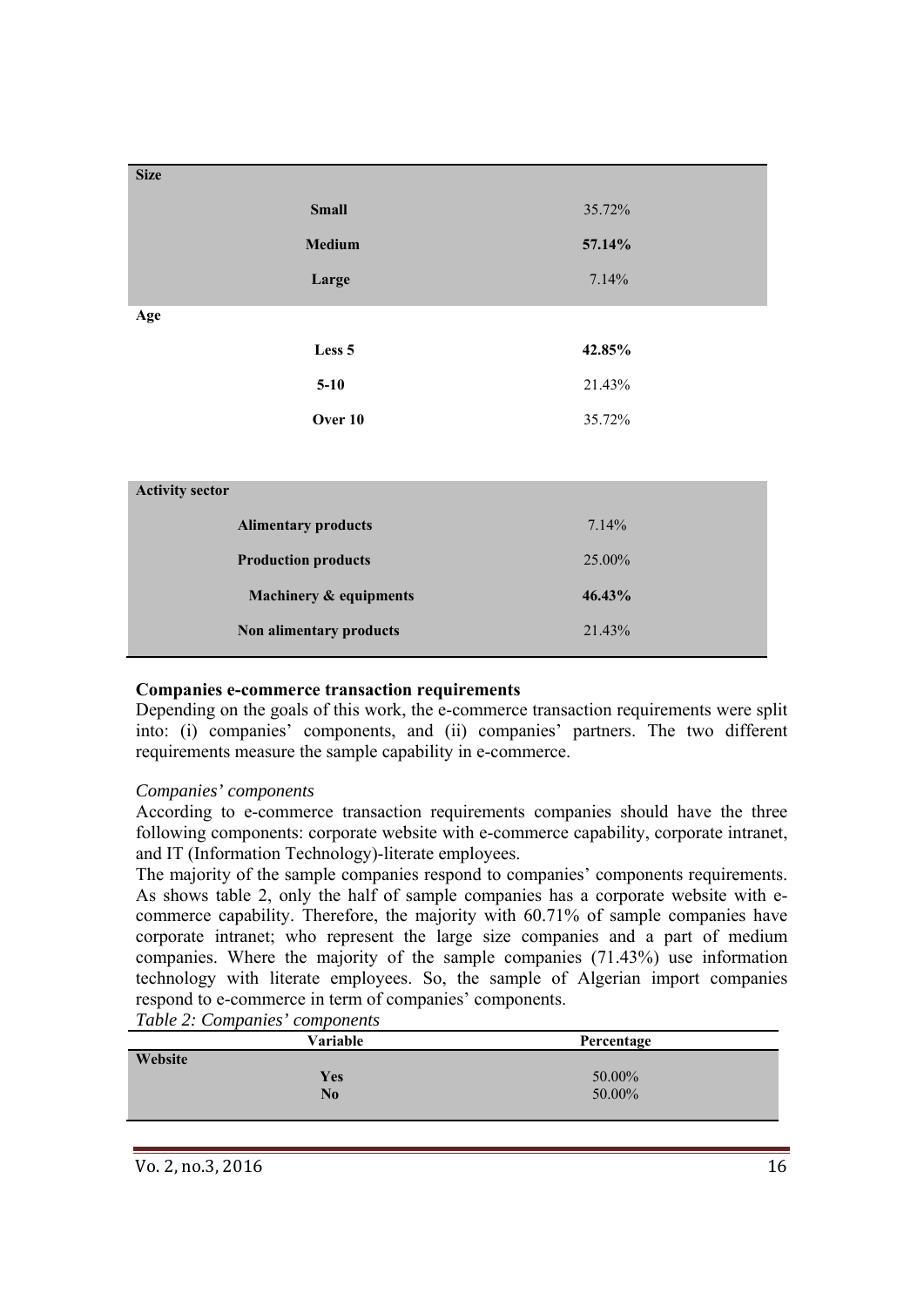| <b>Intranet</b>       |        |
|-----------------------|--------|
| Yes                   | 60.71% |
| N <sub>0</sub>        | 39.29% |
|                       |        |
| IT-literate employees |        |
| Yes                   | 71.43% |
| N <sub>0</sub>        | 28.57% |
|                       |        |

# *Companies' partners*

According to e-commerce transaction requirements companies should have the three following partners: banking institutions that offers transaction clearing services, national and international freight companies, and authentication authority.

The results summarised in table 3 shows that the majority of the sample companies (more than 70%) have banking institutions partners that offers transaction clearing services, national and international freight companies, and authentication authority. So, the sample globally responds to e-commerce transaction partners.

|  | Table 3: Companies' partners |  |
|--|------------------------------|--|
|--|------------------------------|--|

| Variable                        | Percentage |
|---------------------------------|------------|
| <b>Banking institutions</b>     |            |
| Yes                             | 78.57%     |
| N <sub>o</sub>                  | 21.43%     |
| <b>Freight companies</b>        |            |
| Yes                             | 71.43%     |
| N <sub>0</sub>                  | 28.57%     |
| <b>Authentication authority</b> |            |
| Yes                             | 71.43%     |
| N <sub>0</sub>                  | 28.57%     |

From table 2 and table 3, the majority of the sample companies respond to e-commerce transaction requirements; so, the sample is representative and companies' owners have enough information about e-commerce.

### **Companies purchase activities**

Depending on the goals of this work, purchase activities in e-procurement were split into: (i) pre-purchase activities and (ii) after-purchase activities.

*(i) Pre-purchase activities* 

 According to e-procurement process in buyer view, pre-purchase activities pass the five following steps: search for vendors and products, qualify vendors, select a market mechanism, compare and negotiate, and make a purchase arrangement.

## *Search for vendors*

The first activity in e-procurement is commonly used by the sample companies. The majority sample companies frequently search for vendors and product to import from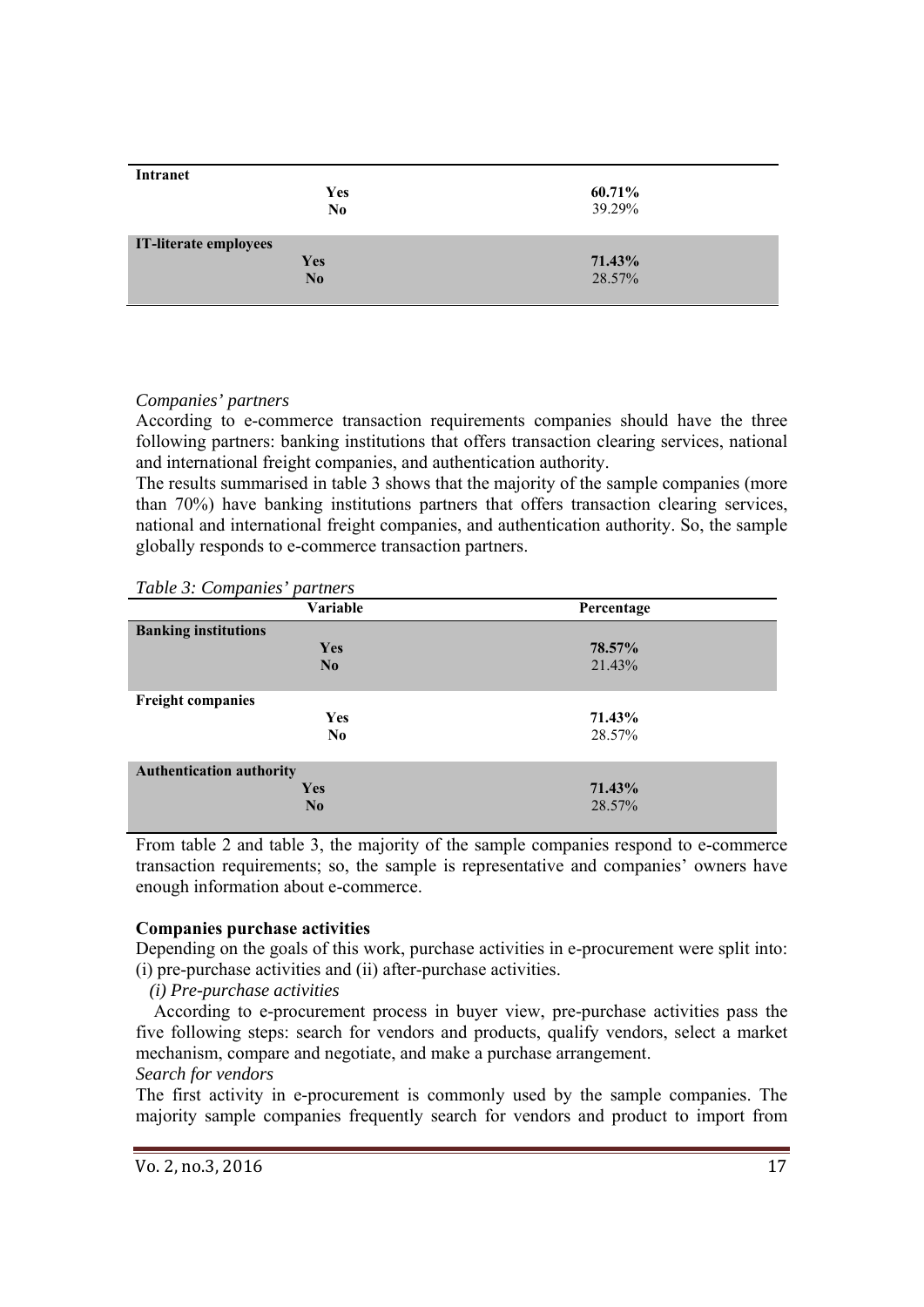China. The 32.14% of them sometimes search for vendors because generally when they find the Chinese vendors, Algerian import companies prefer continue trading with the same companies; so, occasionally research for vendors, in case of changing activities or looking for new technologies or searching for similar products when finished. The remaining, rarely 14.28% use internet to search for vendors, case of companies clients or loyal who know what they need from whom; then,7.14% never use internet to search for vendors or products because they use other ways, such as exhibitions and expositions in China.

### *Qualify vendors*

After finding products and vendors, the majority of the sample companies frequently looks for qualify vendors who have financial stability and credit history. 32.14% of them sometimes do this activity via internet, because they prefer trustful ways such as exhibitions. However, the minority occasionally use internet to look for qualify vendors in case of necessity. The remaining with 10.71% rarely or never use internet to search qualifies vendors.

# *Market mechanism*

The majority of the sample companies frequently select a market mechanism, where 32.14% sometimes select a market mechanism. 10.71% occasionally select whether private or public e-marketplace. The remaining sample companies do not make difference between private, public, auction or exchange e-marketplace, so they rarely or never select market mechanism.

### *Treatment and negotiation*

Most of sample companies 46.42% frequently use internet to compare price, financing, delivery and quality and then negotiate to select a vendor. 35.72% of them sometimes compare and negotiate via internet. Where only 3.57% occasionally compare and negotiate via internet, since they prefer face to face negotiation. Finally, 7.14% for each rarely and never use internet for treatment and negotiation. The same percentage including in the three first activities, that means at least 7% of the sample rarely or never use internet in their transaction activities.

### *Purchase arrangement*

The majority of sample companies sometimes make a purchase arrangement via internet. Only 21.43% of them frequently arrange payment and have a contact. Where an important percentage 28.57% never make a purchase arrangement via internet, and 10.71% rarely complete the purchase arrangement with internet.

So as summarised in table 4, only 21.43% of the sample companies frequently use internet for all pre-purchase activities; where 32.14% of them sometimes use internet for all pre-purchase activities. Globally, more than 53% of sample companies have a positive perception regarding pre-purchase e-procurement process.

| Variable                  |            | Percentage       |                     |        |          |  |
|---------------------------|------------|------------------|---------------------|--------|----------|--|
|                           | Frequently | <b>Sometimes</b> | <b>Occasionally</b> | Rarely | Never    |  |
| <b>Search for vendors</b> | $35.72\%$  | 32.14%           | $10.71\%$           | 14.28% | $7.14\%$ |  |

*Table 4: Pre-purchase activities*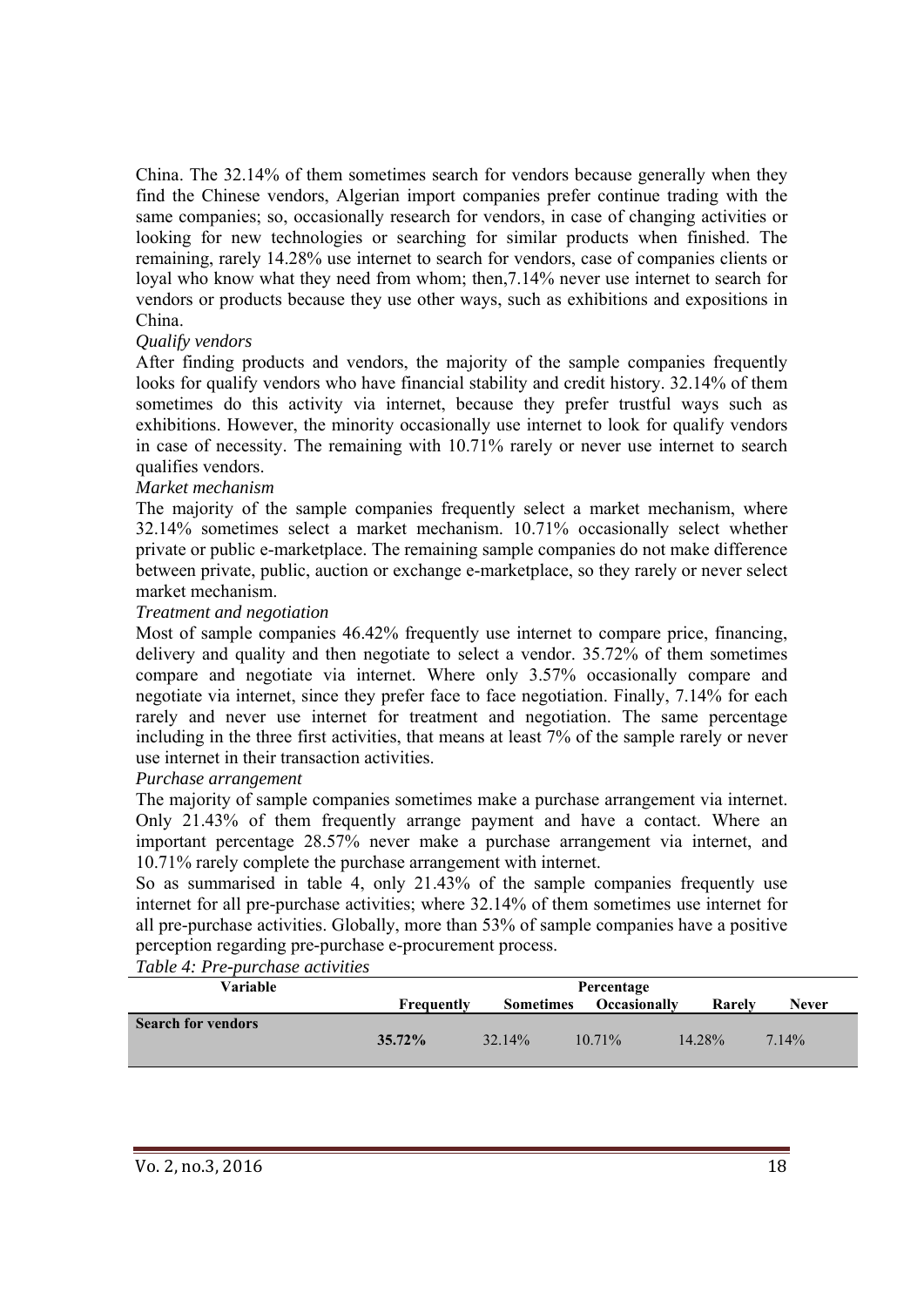| <b>Qualify vendors</b>           | 39.28%    | 32.14% | 7.14\%10.71\% |           | 10.71% |
|----------------------------------|-----------|--------|---------------|-----------|--------|
| Market mechanism                 | $35.72\%$ | 32.14% | $10.71\%$     | 14.28%    | 7.14%  |
| <b>Treatment and negotiation</b> | $46.42\%$ | 35.72% | 3.57%         | 7.14%     | 7.14%  |
| Purchase arrangement             | 21.43%    | 39.28% | $00.00\%$     | $10.71\%$ | 28.57% |

### *(ii) After-purchase activities*

According to e-procurement process in buyer view, after-purchase activities pass the three following steps: initiate a purchase order, arrange and pickup or receive shipment, and make payments.

# *Purchase order*

Since no company chose the answer "never", so all sample companies use internet to initiate purchase orders with different extent. The majority sometimes with 46.42%, then frequently with 25% initiate purchase order via internet; these Algerian import companies trust in Chinese companies because either they are clients or they know these Chinese companies from importer friends. The remaining sample companies occasionally or rarely use internet to initiate purchase orders.

### *Pickup and shipment*

The big majority of the sample companies with 60.71% frequently arrange a pickup or receive shipment via internet. 25% of them sometimes and the remaining 7.14% of the sample companies represents companies who rarely or never use internet for prepurchase activities.

### *Payment*

The big majority of sample companies with 78.57% never use e-marketplace to approve payment or arrange a money transfer; when 10.71% of them rarely and 3.57% occasionally. Only 7.14% of them sometimes use internet to approve payment. This is due to the lack of trust in e-commerce.

So as summarised in table 5, the majority of the sample companies have a partial use of after-purchase activities; they sometimes initiate purchase order, frequently arrange a pickup or receive shipment, however never make payment via internet.

| Variable         | Table 5. After-parchase activities<br>Percentage |                  |                     |           |               |
|------------------|--------------------------------------------------|------------------|---------------------|-----------|---------------|
|                  | <b>Frequently</b>                                | <b>Sometimes</b> | <b>Occasionally</b> | Rarely    | <b>Never</b>  |
| purchache order  | 25.00%                                           | 46.42%           | $10.71\%$           | 17.85%    | $00.00\%$     |
| Pick-up/shipment | 60.71%                                           | 25.00%           | $00.00\%$           | 7.14%     | 7.14%         |
| payment          | $00.00\%$                                        | $7.14\%$         | $3.57\%$            | $10.71\%$ | <b>78.57%</b> |

 *Table 5: After-purchase activities*